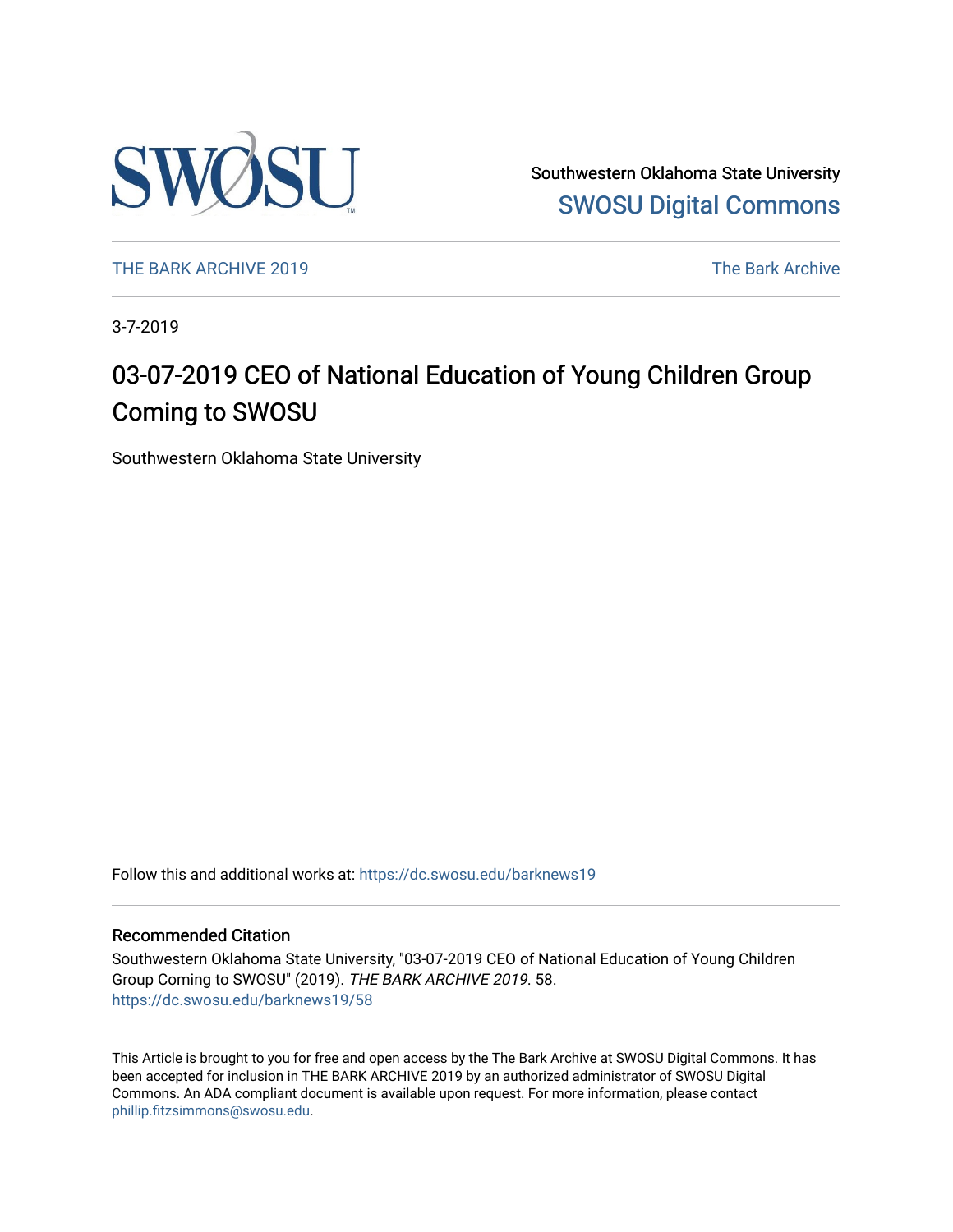

7 March, 2019



# **CEO of National Education of Young Children Group Coming to SWOSU**

A reception honoring the chief executive officer of the National Association for the Education of Young Children is planned Tuesday, March 12, on the campus of Southwestern Oklahoma State University.

Rhian Evans Allvin will be in western Oklahoma attending various events in Clinton and Weatherford. The reception will be held from 2:30-4 p.m. in the Pioneer Cellular Event Center Skyview Suite on the Weatherford campus.

The reception—that is also honoring 2018 National Distinguished Principal Janalyn Taylor, a SWOSU alumnus in early childhood education—is sponsored by the SWOSU Department of Education and Student Oklahoma Education Association chapter at SWOSU.

Taylor won the award from the National Association of Elementary School Principals. Taylor is currently the principal at Nancy Elementary School in Clinton.

While in Weatherford, both Taylor and Allvin will be touring SWOSU's Department of Education.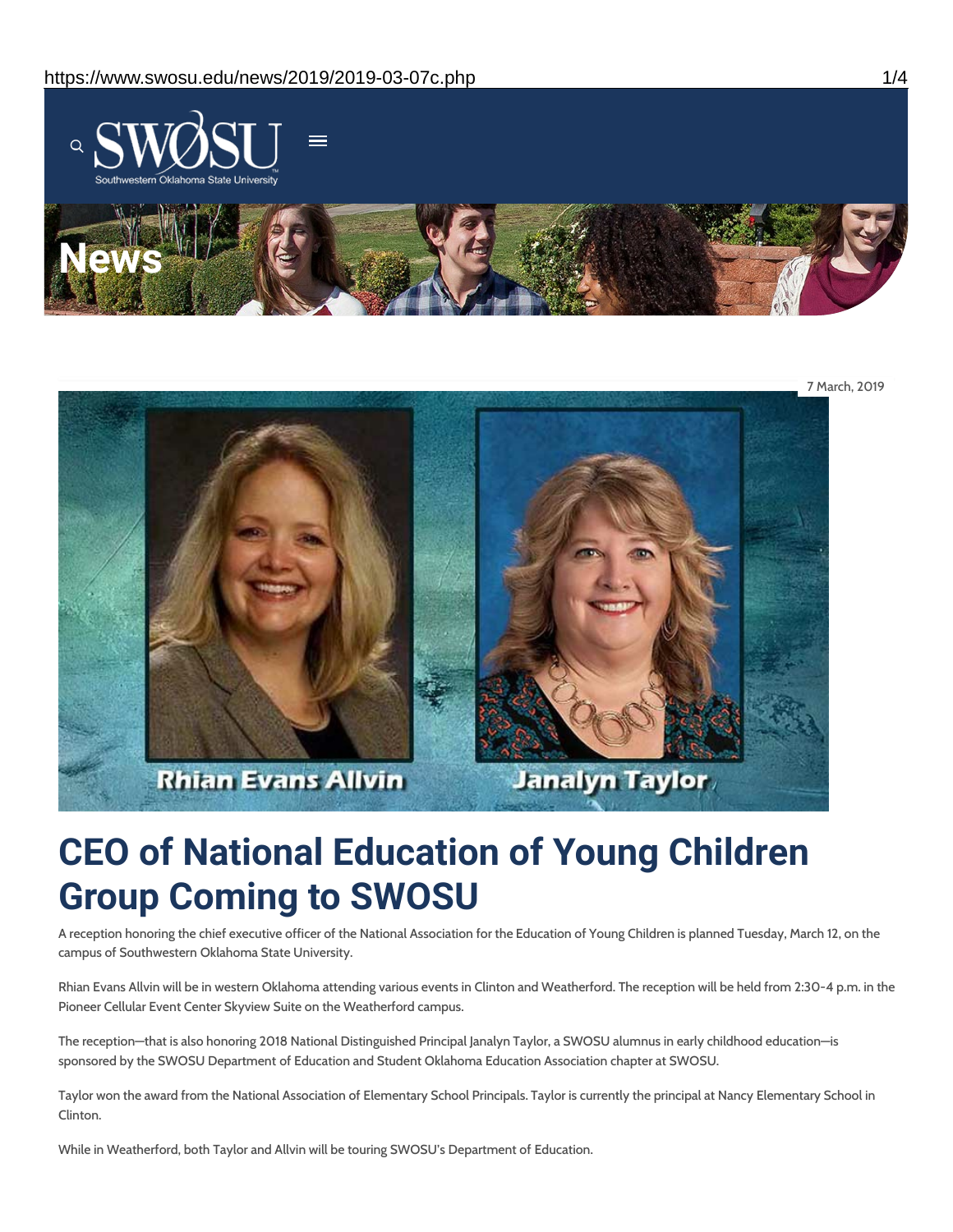| D |
|---|
| D |
| D |
| D |
| D |
| D |
| D |
| D |
| D |
|   |

| <b>Archive Links</b> |   |
|----------------------|---|
| 2018                 | D |
| 2019                 | D |
| 2020                 | D |
| Archive              | D |

![](_page_2_Picture_3.jpeg)

### Weatherford Campus

100 Campus Drive Weatherford, OK 73096

### Sayre Campus

409 E Mississippi Ave Sayre, OK 73662

Connect to Us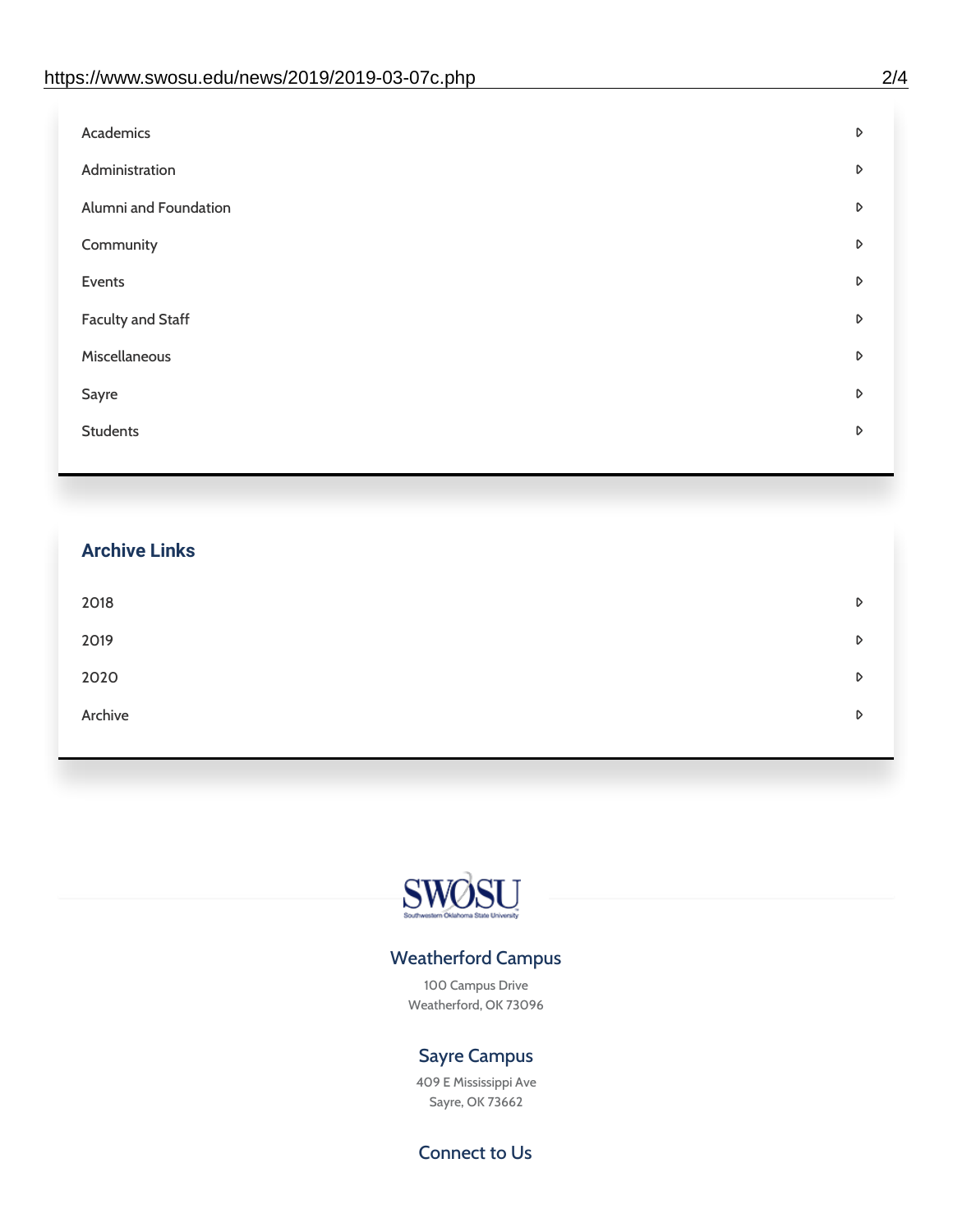千岁回调

Contact [Information](https://www.swosu.edu/about/contact.php) [University/Facility](https://www.swosu.edu/about/operating-hours.php) Hours [Campus](https://map.concept3d.com/?id=768#!ct/10964,10214,10213,10212,10205,10204,10203,10202,10136,10129,10128,0,31226,10130,10201,10641,0) Map

Give to [SWOSU](https://standingfirmly.com/donate)

Shop [SWOSU](https://shopswosu.merchorders.com/)

![](_page_3_Picture_5.jpeg)

**[Directory](https://www.swosu.edu/directory/index.php)** 

[Calendar](https://eventpublisher.dudesolutions.com/swosu/)

[Apply](https://www.swosu.edu/admissions/apply-to-swosu.php)

[GoSWOSU](https://qlsso.quicklaunchsso.com/home/1267)

[Jobs@SWOSU](https://swosu.csod.com/ux/ats/careersite/1/home?c=swosu)

![](_page_3_Picture_11.jpeg)

Current [Students](https://bulldog.swosu.edu/index.php)

[Faculty](https://bulldog.swosu.edu/faculty-staff/index.php) and Staff

**Enrollment Management** [580.774.3782](tel:5807743782)

> **PR/Marketing** [580.774.3063](tel:5807743063)

**Campus Police** [580.774.3111](tel:5807743111)